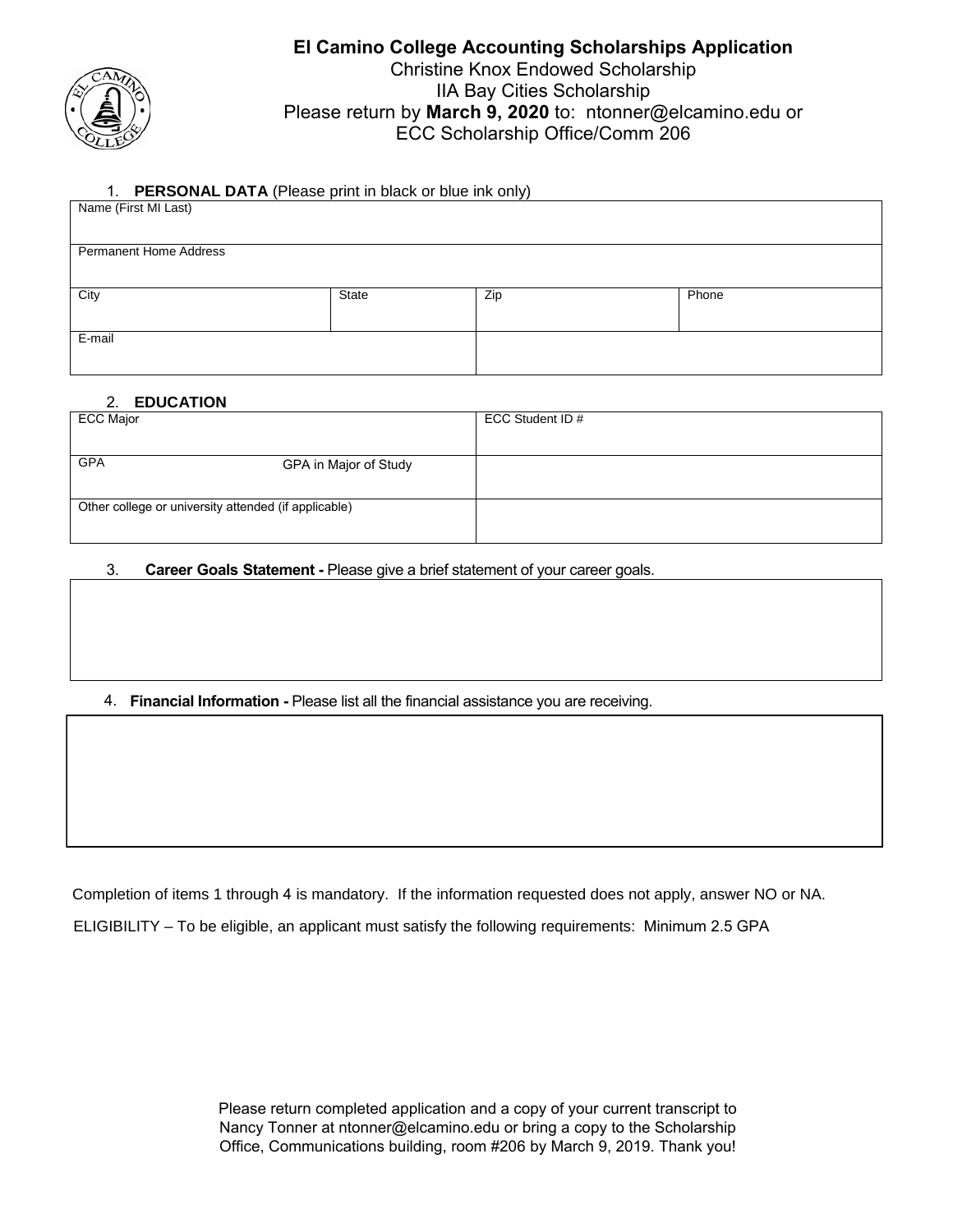| Name |  |
|------|--|
|      |  |
|      |  |
|      |  |

## 1. CURRENT COMMUNITY ACTIVITIES (Student government/club, Volunteer, Church, etc.)

| Year | Place | ັ<br>Activity |
|------|-------|---------------|
|      |       |               |
|      |       |               |
|      |       |               |
|      |       |               |
|      |       |               |
|      |       |               |
|      |       |               |
|      |       |               |
|      |       |               |
|      |       |               |
|      |       |               |
|      |       |               |
|      |       |               |
|      |       |               |
|      |       |               |
|      |       |               |

#### 2. WORK EXPERIENCE (show present or most recent employment first)

| Dates (from __ to __) | Place of Employment | Hours per week | Weekly Wage |
|-----------------------|---------------------|----------------|-------------|
|                       |                     |                |             |
|                       |                     |                |             |
|                       |                     |                |             |
|                       |                     |                |             |
|                       |                     |                |             |
|                       |                     |                |             |
|                       |                     |                |             |
|                       |                     |                |             |
|                       |                     |                |             |
|                       |                     |                |             |
|                       |                     |                |             |
|                       |                     |                |             |
|                       |                     |                |             |
|                       |                     |                |             |

#### **CERTIFICATION**

Donors of scholarships and their representative may request access to your academic records at El Camino College. Your authorization is required before these requests can be granted.

I, the undersigned, hereby grant scholarship donors and their representative access to my academic records on file at El Camino College as it pertains to this scholarship application.

In addition, I hereby affirm that the information contained herein is accurate to the best of my knowledge, and I understand that any misrepresentation may lead to the denial, revocation, and/or repayment of any scholarship awarded to me.